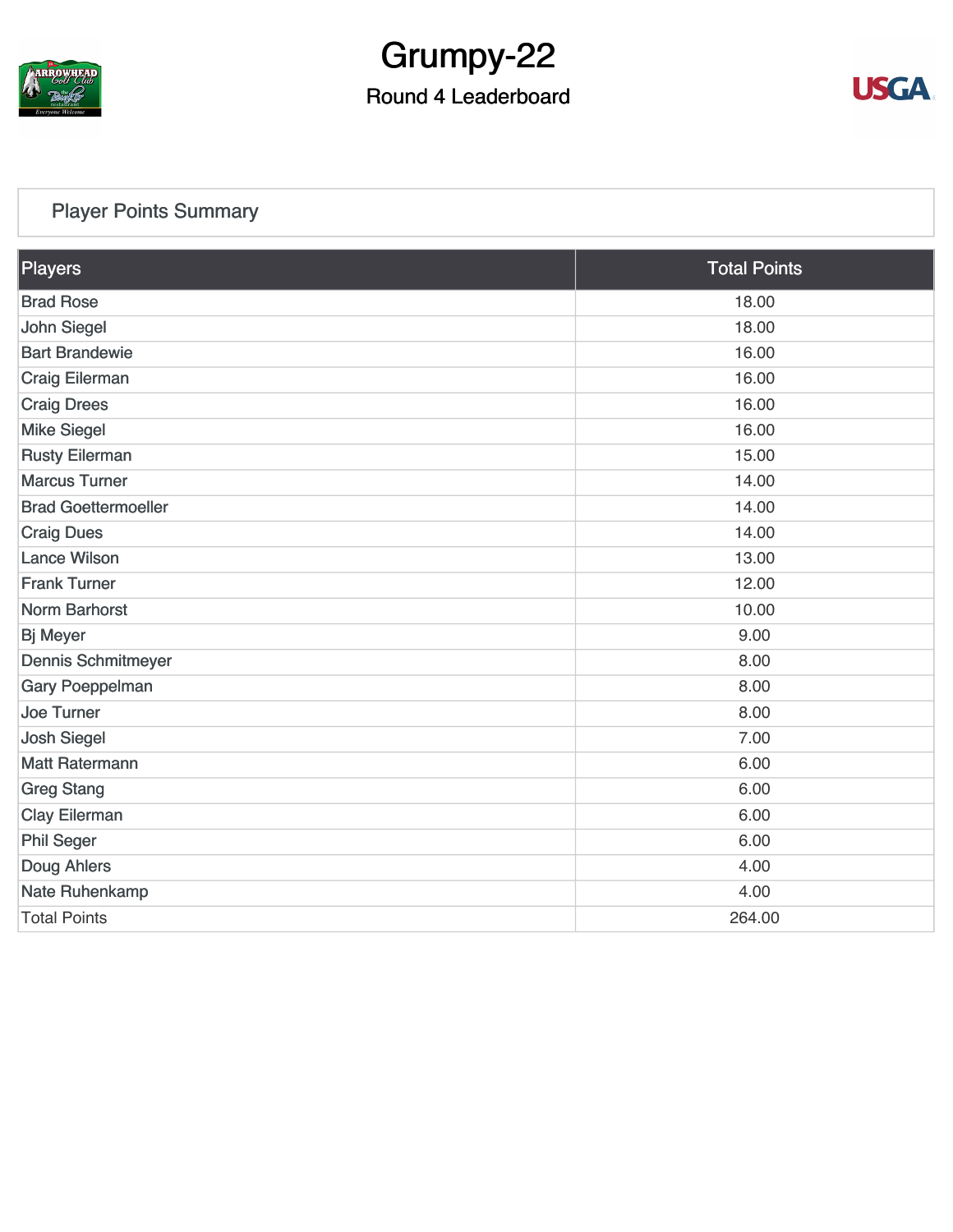

## Grumpy-22

### Round 4 Leaderboard



### [Team Points Summary](https://static.golfgenius.com/v2tournaments/team_points?league_id=8123139340541895924&round_id=8123140159303591283)

| Teams                     | <b>Total Points</b> |
|---------------------------|---------------------|
| <b>Treble Hook</b>        | 32.00               |
| No Bush                   | 31.00               |
| <b>Who Dey</b>            | 30.00               |
| <b>Retired Transplant</b> | 29.00               |
| <b>Stones Throw</b>       | 26.00               |
| Wabash                    | 26.00               |
| Roomies                   | 18.00               |
| Senior & Freshman         | 18.00               |
| <b>Got Nothin</b>         | 15.00               |
| <b>Smith &amp; Jones</b>  | 14.00               |
| Pig Insurance             | 13.00               |
| Still No Red              | 12.00               |
| <b>Total Points</b>       | 264.00              |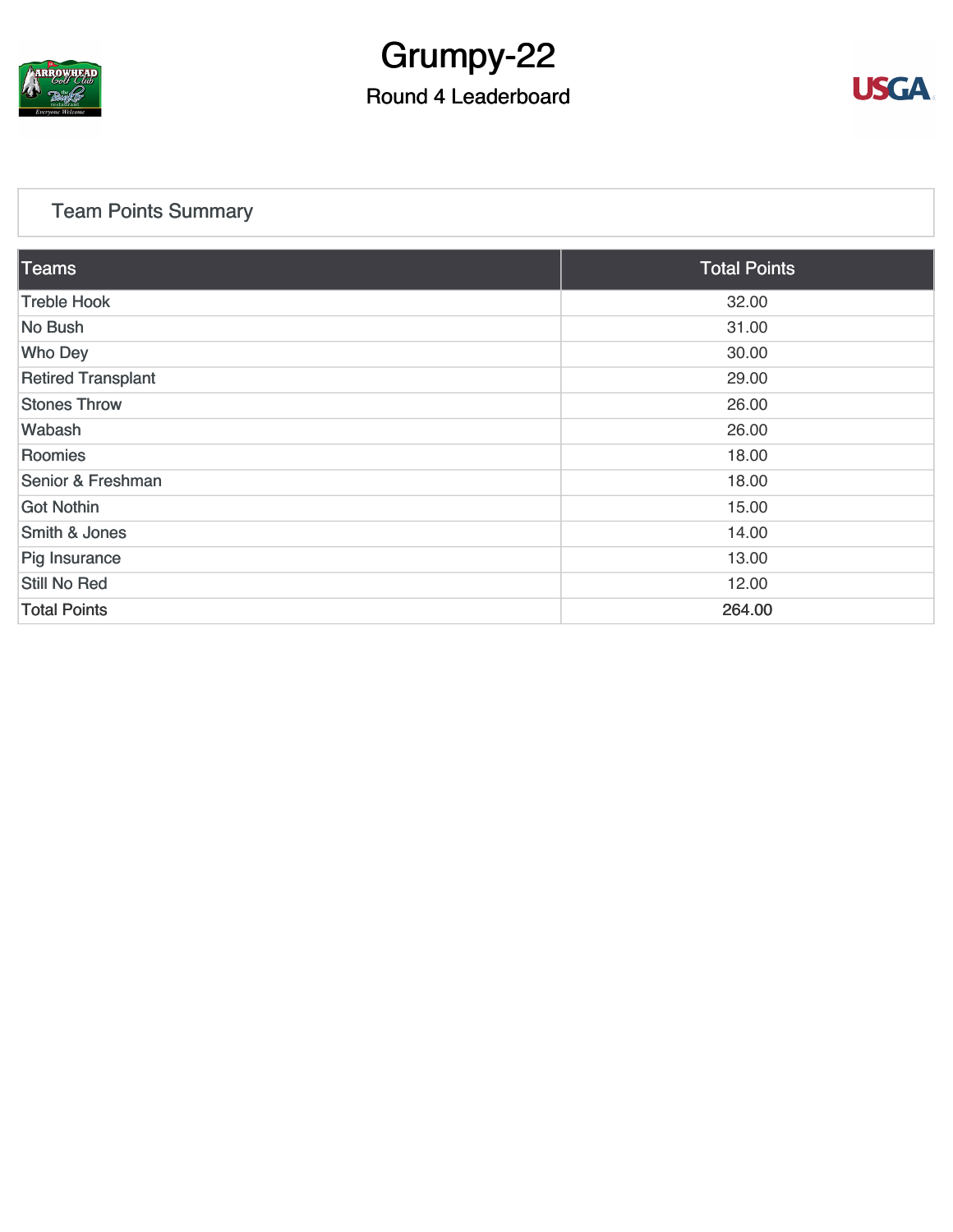

### Grumpy-22 Round 4 Leaderboard



### [League Play](https://static.golfgenius.com/v2tournaments/8123149113739977892?called_from=&round_index=4)

| <b>Points</b>                         | Player                                   | Match | Player                             | Points |  |  |  |
|---------------------------------------|------------------------------------------|-------|------------------------------------|--------|--|--|--|
| 16.00                                 | <b>Wabash (Bart Brandewie)</b>           | 2 & 1 | Roomies (Greg Stang)               |        |  |  |  |
| 10.00                                 | <b>Wabash (Norm Barhorst)</b>            | 1 up  | <b>Roomies (Frank Turner)</b>      |        |  |  |  |
| 8.00                                  | Still No Red (Joe Turner)                | 1 up  | <b>Treble Hook (Craig Dues)</b>    | 14.00  |  |  |  |
| 4.00                                  | <b>Still No Red (Doug Ahlers)</b>        | 5 & 3 | <b>Treble Hook (Brad Rose)</b>     | 18.00  |  |  |  |
| 7.00                                  | Pig Insurance (Josh Siegel)              | 2 up  | No Bush (Rusty Eilerman)           | 15.00  |  |  |  |
| 6.00                                  | Pig Insurance (Matt Ratermann)           | 3 & 2 | No Bush (Craig Eilerman)           | 16.00  |  |  |  |
| 8.00                                  | <b>Stones Throw (Gary Poeppelman)</b>    | 1 up  | Senior & Freshman (Marcus Turner)  | 14.00  |  |  |  |
| 18.00                                 | <b>Stones Throw (John Siegel)</b>        | 5 & 3 | Senior & Freshman (Nate Ruhenkamp) | 4.00   |  |  |  |
| 14.00                                 | <b>Who Dey (Brad Goettermoeller)</b>     | 2 & 1 | Smith & Jones (Dennis Schmitmeyer) |        |  |  |  |
| 16.00                                 | Who Dey (Craig Drees)                    | 5 & 4 | Smith & Jones (Phil Seger)         |        |  |  |  |
| 13.00                                 | <b>Retired Transplant (Lance Wilson)</b> | 3 & 2 | Got Nothin (Bj Meyer)              | 9.00   |  |  |  |
| 16.00                                 | <b>Retired Transplant (Mike Siegel)</b>  | 5 & 3 | Got Nothin (Clay Eilerman)         |        |  |  |  |
| <b>Total Points Allocated: 264.00</b> |                                          |       |                                    |        |  |  |  |